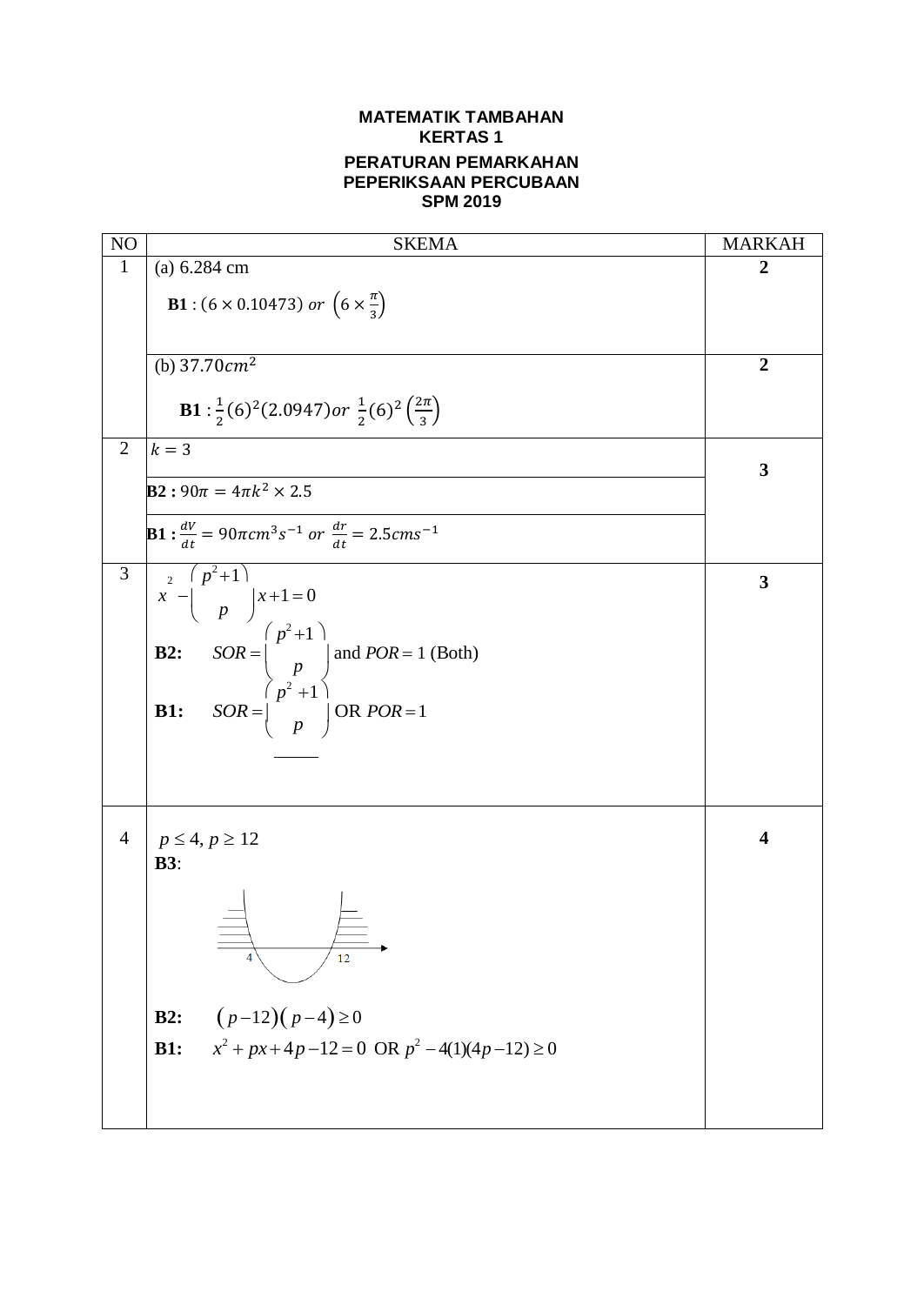| 5              | $m = -4$<br>$n = -6$                                                           | $\mathbf{1}$<br>$\mathbf{1}$ |
|----------------|--------------------------------------------------------------------------------|------------------------------|
| 6              | (a) $f(x) = (x - 4)^2 - 4$                                                     | $\overline{2}$               |
|                | <b>B1:</b> $f(x) = x^2 - 8x + 12$                                              |                              |
|                | (b) $p = 12$                                                                   | $\mathbf{1}$                 |
|                | (c) $x = 4$                                                                    | $\mathbf{1}$                 |
|                |                                                                                |                              |
| $\overline{7}$ | $a = 27$                                                                       | $\overline{\mathbf{3}}$      |
|                |                                                                                |                              |
|                | <b>B2:</b> $\begin{pmatrix} 1 \\ a^3 \end{pmatrix} = (3)^3$                    |                              |
|                |                                                                                |                              |
|                | $a^{\frac{8}{15} \frac{1}{5}}$<br>B1:                                          |                              |
|                |                                                                                |                              |
| $\overline{8}$ | $x = 2.444$                                                                    | $\overline{\mathbf{3}}$      |
|                |                                                                                |                              |
|                | <b>B2:</b> $\log_3 \left( \frac{36}{x-2} \right) = 2$                          |                              |
|                | <b>B1:</b> $\log_3 6 - \frac{\log_3 (x-2)}{\log_3 9} = 2$                      |                              |
|                |                                                                                |                              |
|                |                                                                                |                              |
| 9              | $x = 1.547$                                                                    | $\overline{\mathbf{3}}$      |
|                |                                                                                |                              |
|                | $x\log 6 = \log 16$ atau $x(\log 2 + \log 3) = \log 4 + 2\log 2$<br><b>B2:</b> |                              |
|                |                                                                                |                              |
|                | $\frac{2^x}{2^2}$ .3 <sup>x</sup> = 4 atau (x - 2)log 2+ xlog3 = log 4<br>B1:  |                              |
|                |                                                                                |                              |
|                |                                                                                |                              |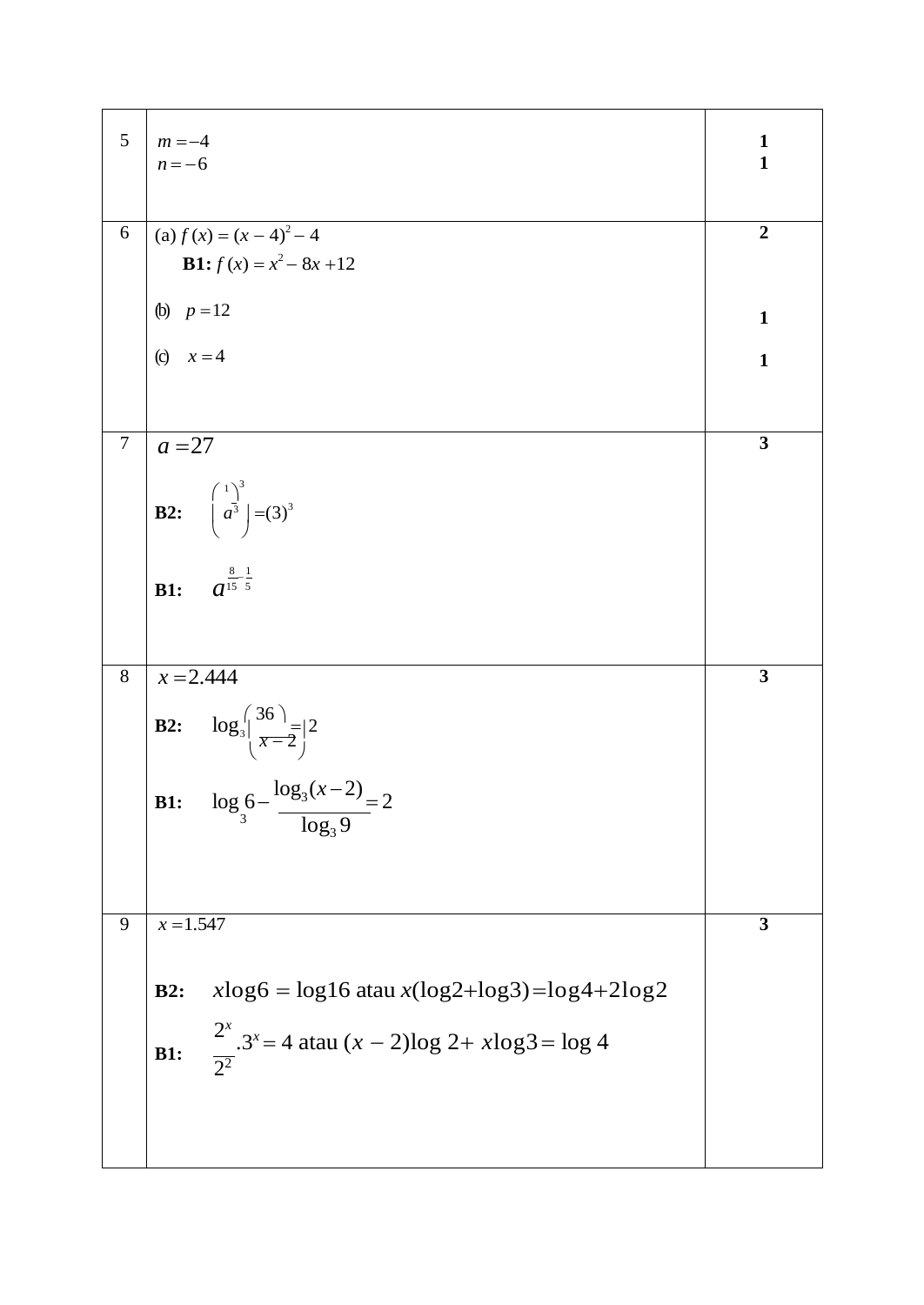| 10 | $n = 25$                                                                                                                              | 3                       |
|----|---------------------------------------------------------------------------------------------------------------------------------------|-------------------------|
|    | 250 = $\frac{n}{2}$ $\left[\frac{32}{5} + \frac{68}{5}\right]$ @ $\frac{68}{5} = \frac{32}{5} + (n-1)\left(\frac{3}{5}\right)$<br>B2: |                         |
|    |                                                                                                                                       |                         |
|    | <b>B1:</b> $d = \frac{3}{10}$                                                                                                         |                         |
|    |                                                                                                                                       |                         |
| 11 | $n = 152$                                                                                                                             | $\overline{\mathbf{3}}$ |
|    | <b>B2:</b> $20\left \frac{2(1-0.5^5)}{1-0.5}\right  = 2 + (n-1)0.5$                                                                   |                         |
|    | <b>B1:</b><br>$p = 2$                                                                                                                 |                         |
| 12 | 8.30 pagi Selasa                                                                                                                      | $\overline{\mathbf{4}}$ |
|    | $n = 51$<br><b>B3:</b>                                                                                                                |                         |
|    | $1000(1.15)^{n-1} > 1000000$<br>B2:                                                                                                   |                         |
|    | <b>B1:</b><br>$r = 1.15$                                                                                                              |                         |
| 13 | $\log_{10} y = -5\log_{10} x + \log_{10} p$<br>a)                                                                                     | $\mathbf{1}$            |
|    | b) $p = 100$                                                                                                                          | $\overline{2}$          |
|    | <b>B1</b> $log_{10} p = 2$                                                                                                            |                         |
| 14 | $p = 2 & q = 3$                                                                                                                       | $\overline{\mathbf{4}}$ |
|    | $\frac{-2(q) + 8(p)}{p+q} = 2 \text{ or } \frac{4(q) + 14(p)}{p+q} = 8$<br><b>B3:</b>                                                 |                         |
|    | B2:<br>M(2,8)                                                                                                                         |                         |
|    | $x+6=-x+10$<br>B1:                                                                                                                    |                         |
| 15 | (a) $\phi^{\sim}$ = 10                                                                                                                | $\overline{2}$          |
|    | <b>B1:</b> $\sqrt{6^2+8^2}$                                                                                                           |                         |
|    | (b) $p = 5$                                                                                                                           |                         |
|    | $\lambda = 2$<br><b>B1:</b>                                                                                                           | $\overline{2}$          |
|    |                                                                                                                                       |                         |
|    |                                                                                                                                       |                         |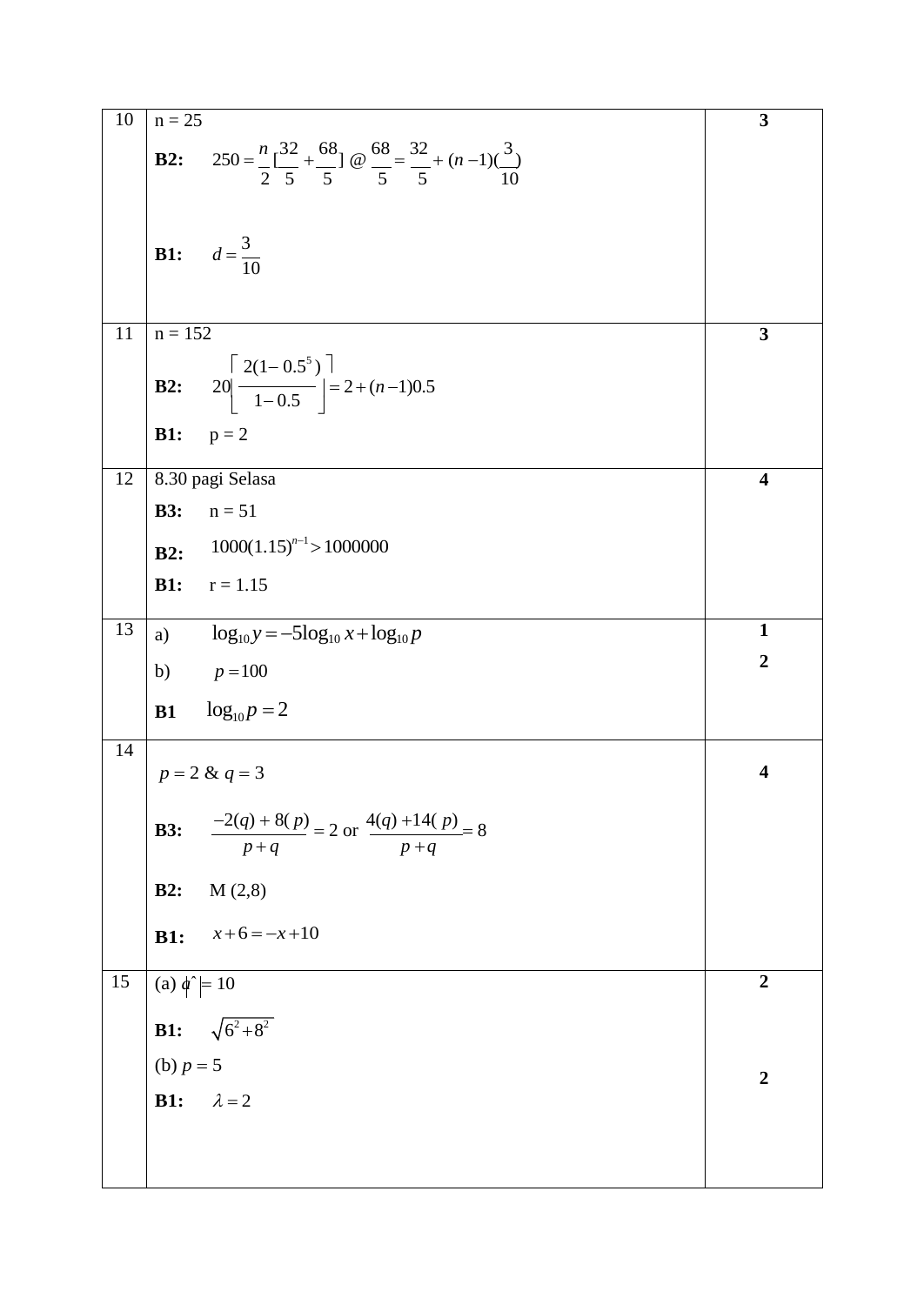| 16 | Luas = 6.283 cm <sup>2</sup> or 2 $\pi$ cm <sup>2</sup>                                                                                                                                                                                                                                                             | 3                       |
|----|---------------------------------------------------------------------------------------------------------------------------------------------------------------------------------------------------------------------------------------------------------------------------------------------------------------------|-------------------------|
|    | B2:                                                                                                                                                                                                                                                                                                                 |                         |
|    | $\frac{1}{2}(7)^2(0.5236^*) - \frac{1}{2}(5)^2(0.5236^*)$ or<br>$\frac{1}{2}(7)^2(\frac{\pi}{6}^*) - \frac{1}{2}(5)^2(\frac{\pi}{6}^*)$<br>$\frac{1}{2}$ (7) <sup>2</sup> (0.5236*) or $\frac{1}{2}$ (5) <sup>2</sup> (0.5236*) or<br>B1:<br>$\frac{1}{2}(7)^2(\frac{\pi}{6})$ or $\frac{1}{2}(5)^2(\frac{\pi}{6})$ |                         |
| 17 | $\theta$ = 120 <sup>°</sup>                                                                                                                                                                                                                                                                                         | $\overline{\mathbf{4}}$ |
|    | $x = 60^{\circ}, 300^{\circ}$<br><b>B3:</b>                                                                                                                                                                                                                                                                         |                         |
|    | $(2\cos x-1)(2\cos x-3)=0$<br>B2:                                                                                                                                                                                                                                                                                   |                         |
|    | $4(1-\cos^2 x)+8\cos x-7=0$<br><b>B1:</b>                                                                                                                                                                                                                                                                           |                         |
|    |                                                                                                                                                                                                                                                                                                                     |                         |
|    | Let say,<br>$x = \frac{\theta}{x}$                                                                                                                                                                                                                                                                                  |                         |
|    | 2                                                                                                                                                                                                                                                                                                                   |                         |
|    |                                                                                                                                                                                                                                                                                                                     |                         |
| 18 | $k = 13$ , $n = 2$ (both)                                                                                                                                                                                                                                                                                           | 3                       |
|    | 13<br>B2:                                                                                                                                                                                                                                                                                                           |                         |
|    | $\overline{(x+5)^2}$                                                                                                                                                                                                                                                                                                |                         |
|    |                                                                                                                                                                                                                                                                                                                     |                         |
|    | <b>B1:</b>                                                                                                                                                                                                                                                                                                          |                         |
|    | $\frac{2(x+5)-(2x-3)(1)}{(x+5)^2}$                                                                                                                                                                                                                                                                                  |                         |
|    |                                                                                                                                                                                                                                                                                                                     |                         |
| 19 | $Berat = 79.19 g$                                                                                                                                                                                                                                                                                                   | 3                       |
|    | $50.67 \pi$ cm <sup>3</sup> – $32 \pi$ cm <sup>3</sup><br>B2:                                                                                                                                                                                                                                                       |                         |
|    |                                                                                                                                                                                                                                                                                                                     |                         |
|    | $\pi \left[ 25x - 5x^2 + \frac{x^3}{3} \right]_{-1}^{1} - \pi \left[ 16x \right]_{-1}^{1}$<br>B1:                                                                                                                                                                                                                   |                         |
|    |                                                                                                                                                                                                                                                                                                                     |                         |
|    |                                                                                                                                                                                                                                                                                                                     |                         |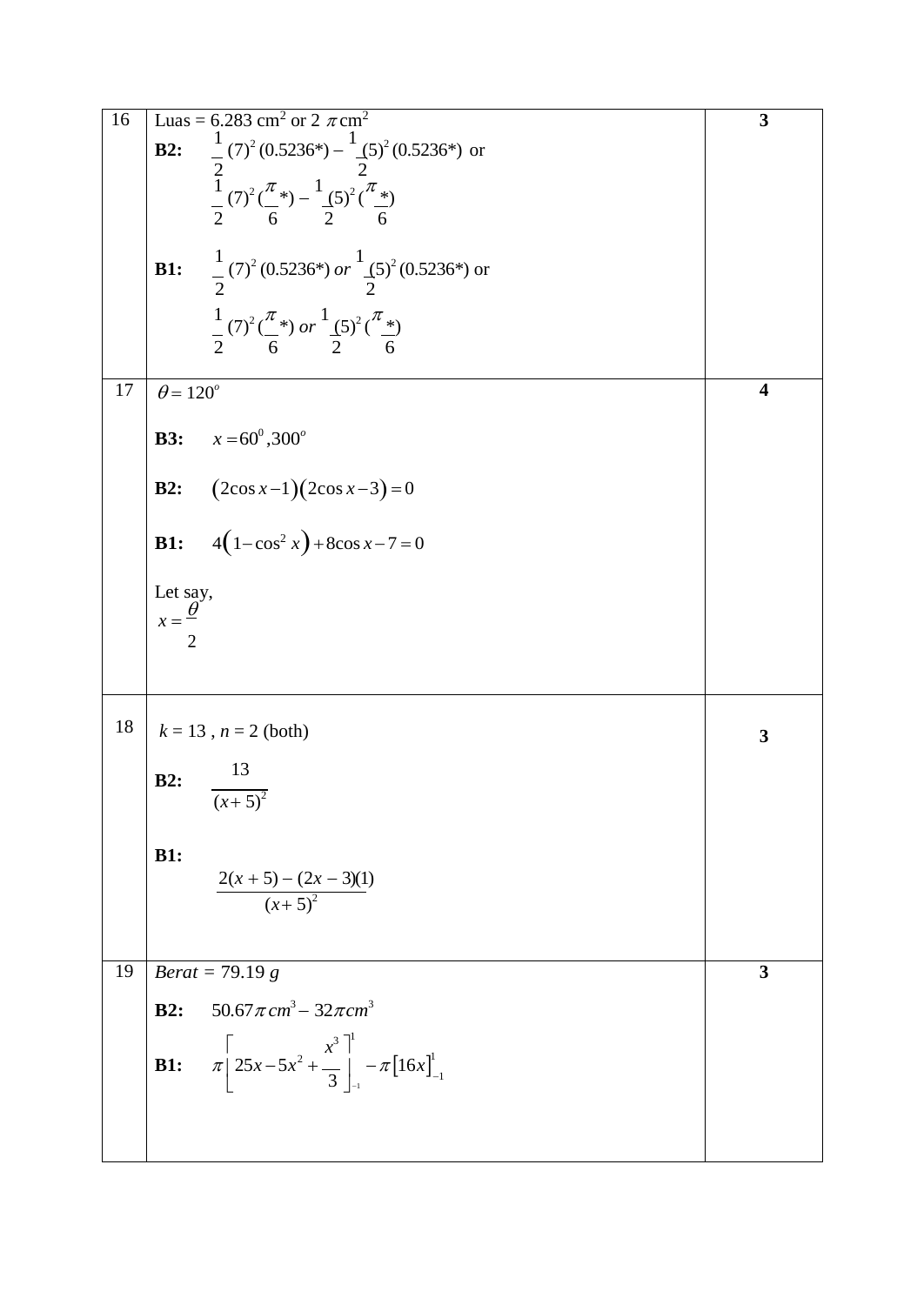| $20\,$ | $y = \frac{x^4}{2} - \frac{x^3}{3} + \frac{11}{6}$ atau $6y = 3x^4 - 2x^3 + 11$           | 3                       |
|--------|-------------------------------------------------------------------------------------------|-------------------------|
|        | <b>B2:</b> $c = \frac{11}{6}$                                                             |                         |
|        | $2 = \frac{1}{2} - \frac{1}{3} + c$<br><b>B1:</b> $y = \frac{x^4}{2} - \frac{x^3}{3} + c$ |                         |
|        |                                                                                           |                         |
| 21     | a) 1200                                                                                   | $\overline{2}$          |
|        | $3500 + 2500 + 2(2800) + 3000 + 3x = 2275$<br><b>B1:</b>                                  |                         |
|        | 8<br>b) 1550                                                                              |                         |
|        | <b>B1:</b><br>$1200 + 350$                                                                |                         |
| 22     | (a) 1                                                                                     | $\mathbf{1}$            |
|        | $(b)$ 100                                                                                 | $\overline{2}$          |
|        | B1: ${}^5C_3 \times {}^5C_2$                                                              |                         |
| 23     | Peratusan = $20%$                                                                         | $\overline{\mathbf{4}}$ |
|        | <b>B3:</b> $\frac{{}^{4}P \times 1}{} \times 100$<br>${}^5P_5$                            |                         |
|        | <b>B2:</b> ${}^5P_5$ and ${}^4P_4 \times 1$                                               |                         |
|        | $^{5}P_{5}$ or $^{4}P_{4} \times 1$<br>B1:                                                |                         |
| 24     | 0.9127<br>205.36                                                                          | 3                       |
|        | <b>B2:</b><br>$\overline{225}$                                                            |                         |
|        | $15^{2} - (3.142)(2.5)^{2} = 205.36$<br><b>B1:</b>                                        |                         |
|        |                                                                                           |                         |
|        |                                                                                           |                         |